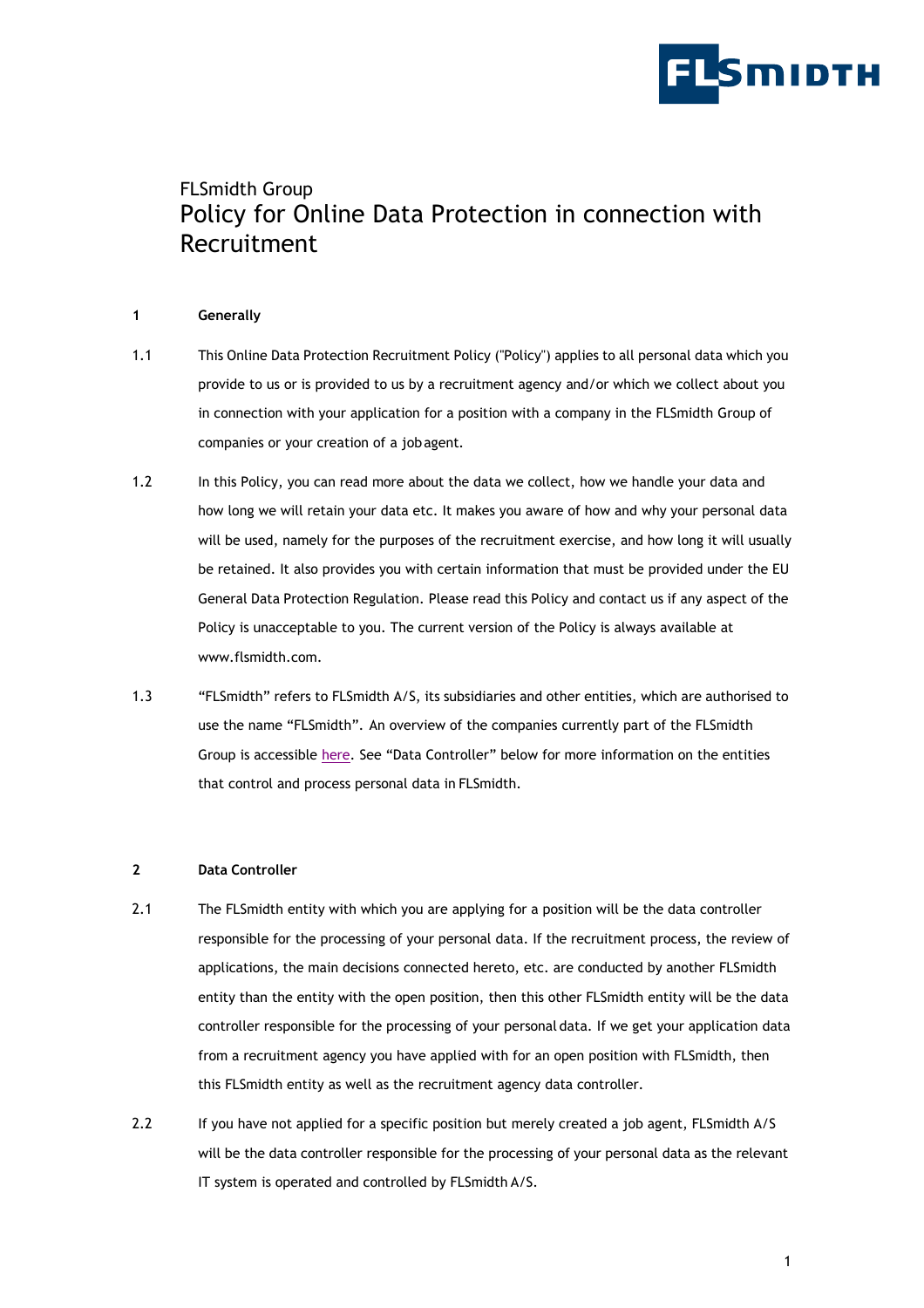

- 2.3 We use "we", "us", and "our" (and other similar terms) to refer to the FLSmidth entity with an open position, the FLSmidth entity processing your application (both applicaple for applications submitted by the candidate and applications submitted by a recruitment agency on behalf of the candidate).
- 2.4 Please visit [http://www.flsmidth.com/en-US/Contact/Global+addresses](http://www.flsmidth.com/en-US/Contact/Global%2Baddresses) for details of FLSmidth subsidiaries and entities.
- 2.5 All questions concerning this Policy, the processing of your data and any suspected noncompliance should be directed to FLSmidth A/S. E-mails can be sent to [recruitment@flsmidth.com](mailto:recruitment@flsmidth.com)

#### **3 Definitions**

3.1 Some of the most important data protection terms are defined below:

| <b>Data Controller</b> | The natural or legal person, public authority, agency |
|------------------------|-------------------------------------------------------|
|                        | or other body which, alone or jointly with others,    |
|                        | determines the purposes and means of the              |
|                        | processing of Personal Data.                          |
| Data Processor         | The natural or legal person, public authority, agency |
|                        | or other body that processes Personal Data on         |
|                        | behalf of the Data Controller                         |
| Personal Data          | Any information relating to an identified or          |
|                        | identifiable natural person. This means all           |
|                        | information which, directly or indirectly, alone or   |
|                        | when combined, can identify a particular natural      |
|                        | person.                                               |
| Processing             | Any operation or set of operations which is           |
|                        | performed on Personal Data or on sets of Personal     |
|                        | Data such as collection, recording, structuring,      |
|                        | alteration, consultation, combination, disclosure by  |
|                        | transmission or transfer to persons, public           |
|                        | authorities, companies, etc. outside the Company.     |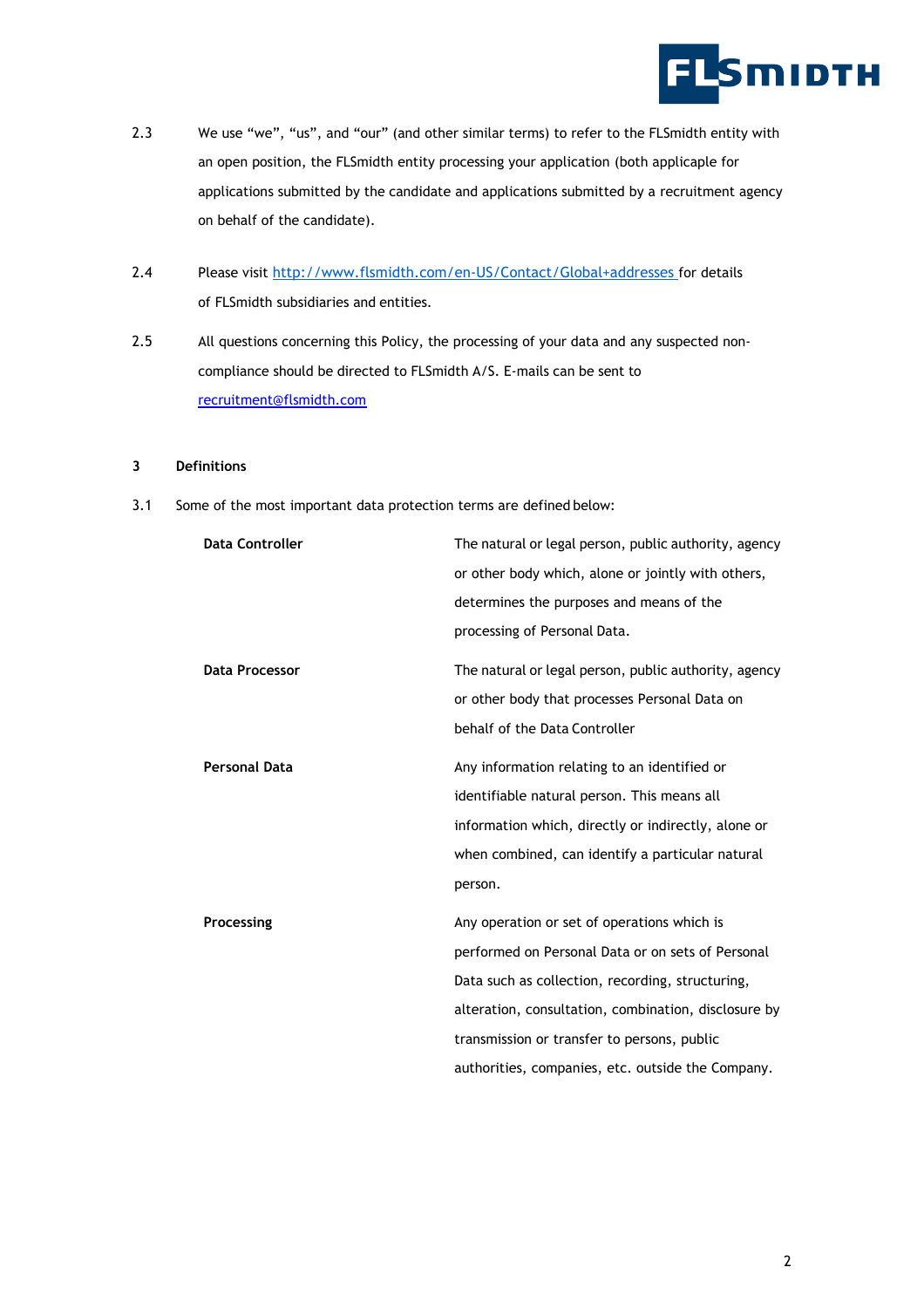

GDPR GDPR **GDPR Regulation (EU)** 2016/679 of the European Parliament and of the Council of 27 April 2016 on the protection of natural persons with regard to the processing of personal data and on the free movement of such data, and repealing Directive 95/46/EC, and the attendant rules.

### **4 Purpose of Processing**

4.1 We process your Personal Data for the purposes of reviewing and assessing your application with a view to potentially offering you a position with FLSmidth. If you create a job agent your personal data will be processed for the purpose of alerting you of any open positions that match your indicated qualifications, interests or preferences.

### **5 Personal Data we process about you**

5.1 In connection with your application, we will collect, store, and process the following

categories of Personal Data about you:

- The information you have provided to us in your curriculum vitae and covering letter.
- The information you have provided on our application form, including name, title, address, telephone number, personal email address, date of birth, gender, employment history, qualifications, etc.
- Any information you provide to us during an interview.
- Depending on the position, personality, ability and safety tests.
- 5.2 We may also collect, store and process special categories of Personal Data of a more sensitive nature if necessary in light of the character of the open position or if e.g. mandatory subject to local legislation in the country of establishment of an FLSmidth entity. Such special categories of Personal Data may include:
	- Information about your race or ethnicity, religious beliefs, sexual orientation and political opinions.
	- Information about your health, including any medical condition, health and sickness records.
	- Information about criminal convictions and offenses.
- 5.3 Depending on the position, we may collect Personal Data about candidates from the following sources:
	- You, the candidate.
	- Recruitment agencies, from which we collect the following categories of Personal Data: Name, address, contact info email and phone number, curriculum vitae,Test/assessment results, picture, date of birth, salary information, references, gender, nationality
	- Criminal records provided by you or subject to your consent.
	- Your named referees, from whom we collect the following categories of Personal Data: Personal Data related to personality, performance and competencies.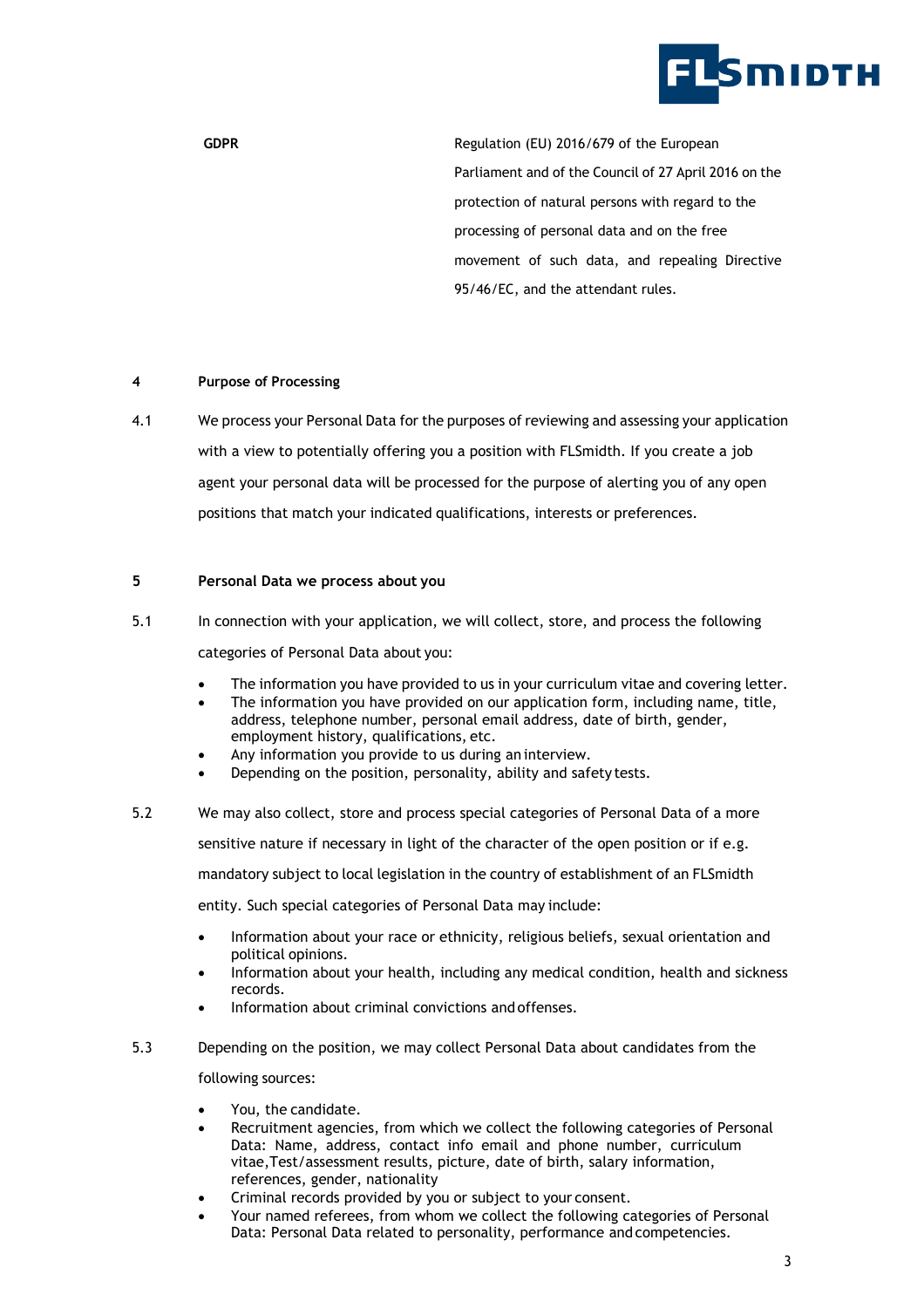

Job oriented networks such as LinkedIn from where we collect various Personal Data made public by you via such platforms.

# **6 Why we process your Personal Data**

- 6.1 We process your Personal Data for the purposes described below:
	- Assess your skills, qualifications, and suitability for the position or role.
	- Carry out background and reference checks, where applicable.
	- Communicate with you about the recruitment process.
	- Keep records related to our hiring processes.
	- Comply with legal or regulatory requirements.
	- Notify you of open positions matching the job agent created by you.

# **7 Legal basis for processing your Personal Data**

- 7.1 It is necessary for us to process your Personal Data to decide whether to offer you a position with FLSmidth for which you have applied or to alert you of job openings matching your qualifications as indicated in your job agent, see GDPR Article 6 (1)(b).
- 7.2 It is also in our legitimate interests to process your Personal Data when deciding whether to appoint you to a position or role as the interests of our business in connection with the appointment of the right employees override your interest, cf. GDPR Article 6 (1)(f).
- 7.3 All candidates are required to give consent (Art 6 (1) (a) GDPR) to the following processing activities before submitting an application:
	- to alert you of job openings matching your qualifications as indicated in your job agent,
	- to share your data with other FLSmidth entities within and outside of Europe
	- to share your data with other third parties for the purposes of processing your application: for example test vendors, public authorities, travel agencies, background check agencies

In case we need to process a criminal record as part of a recruiting process, we will ask the

candidate for consent on a case-by-case basis.

# **8 Sharing your Personal Data**

- 8.1 We will only share your Personal Data with the following third parties for the purposes of processing your application: for example test vendors, public authorities, travel agencies, background check agencies.
- 8.2 We may share your Personal Data with the suppliers and business partners assisting us with IT management, hosting, and other IT-related services.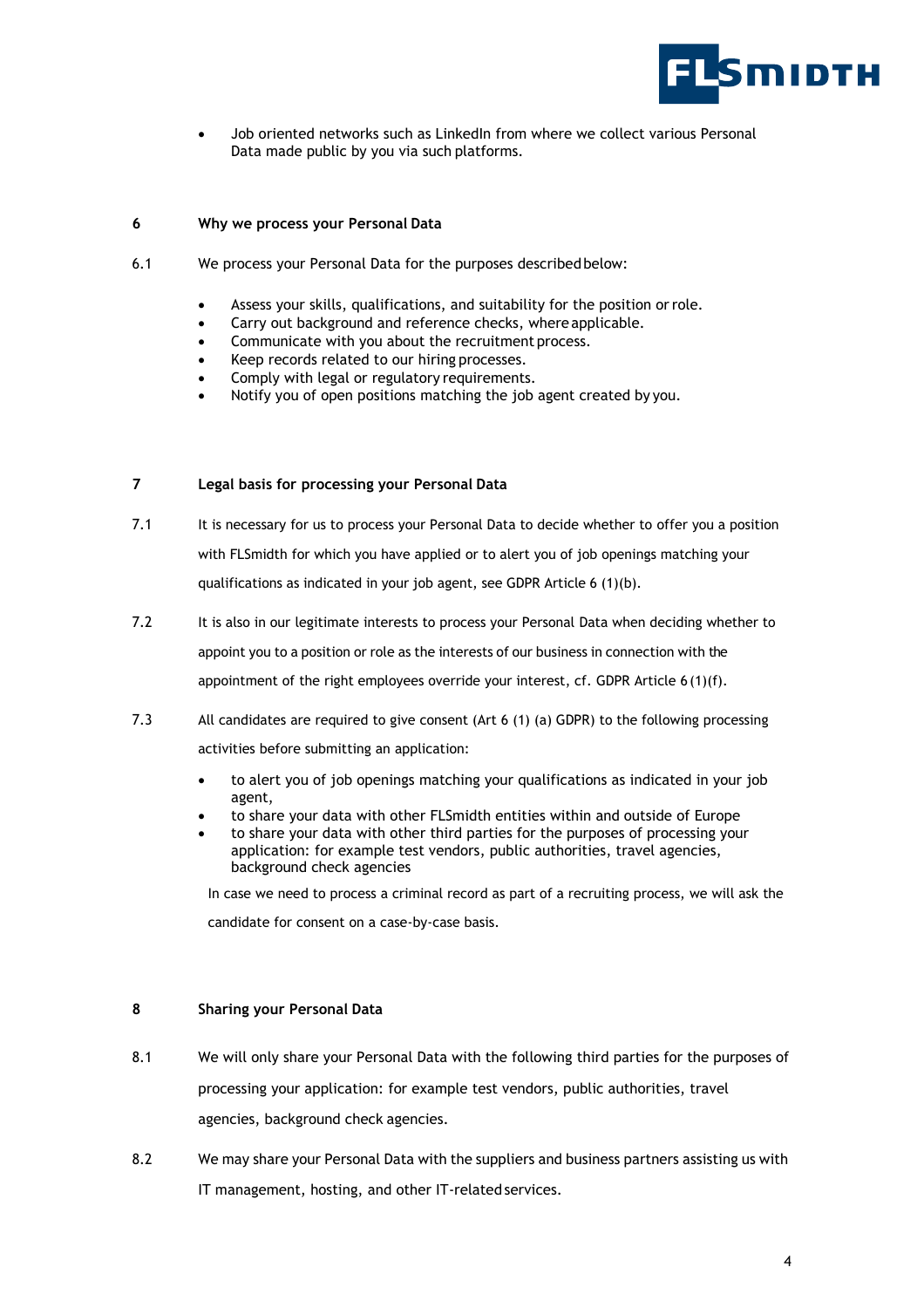

8.3 All our third-party service providers are required to take appropriate security measures to protect your Personal Data in line with our policies and we do not allow our third-party service providers to use your personal data for their own purposes. We only permit them to process your personal data for specified purposes and in accordance with our instructions.

# **9 Transferring your data with non-EU/EEA recipients**

- 9.1 Some of our service providers are located outside the EU/EEA. Furthermore, many of the FLSmidth entities are located outside the EU/EEA. Thus, your Personal Data may be transferred to non-EU/EEA recipients. However, this will requirethat:
	- The country in question or the international company provides an adequate level of protection as determined by the European Commission;
	- The standard contractual clauses on data protection adopted by the European Commission have been entered into between us and the recipient of your Personal Data;
	- The recipient in question is certified in accordance with Article 42 of the GDPR; or
	- That the recipient in question has adopted a set of Binding Corporate Rules.
- 9.2 If you are applying for a position with an FLSmidth entity located outside the EU/EEA the transfer of your personal data to that FLSmidth entity is necessary for the review and assessment of your application. Such transfer is therefore necessary for the performance of an agreement with you or the implementation of pre-contractual measures taken at your request. In other cases, it may be necessary to collect your consent to a transfer subject to the conditions for and requirements to valid consent in the GDPR. Such derogations for specific situations are governed by Article 49 of theGDPR.
- 9.3 You are entitled to information about or a copy of any appropriate safeguards which form the basis of the transfer of Personal Data to non-EU/EEA recipients.

#### **10 Retention and erasure of your Personal Data**

10.1 We will retain your Personal Data for a period of up to 12 months after we have communicated to you our decision about whether to appoint you to the position. We retain your Personal Data for that period so that we can show, in the event of a legal claim, that we have not discriminated against candidates on prohibited grounds and that we have conducted the recruitment exercise in a fair and transparent way. After this period, we will securely destroy your Personal Data in accordance with our data retention policy and applicable laws and regulations.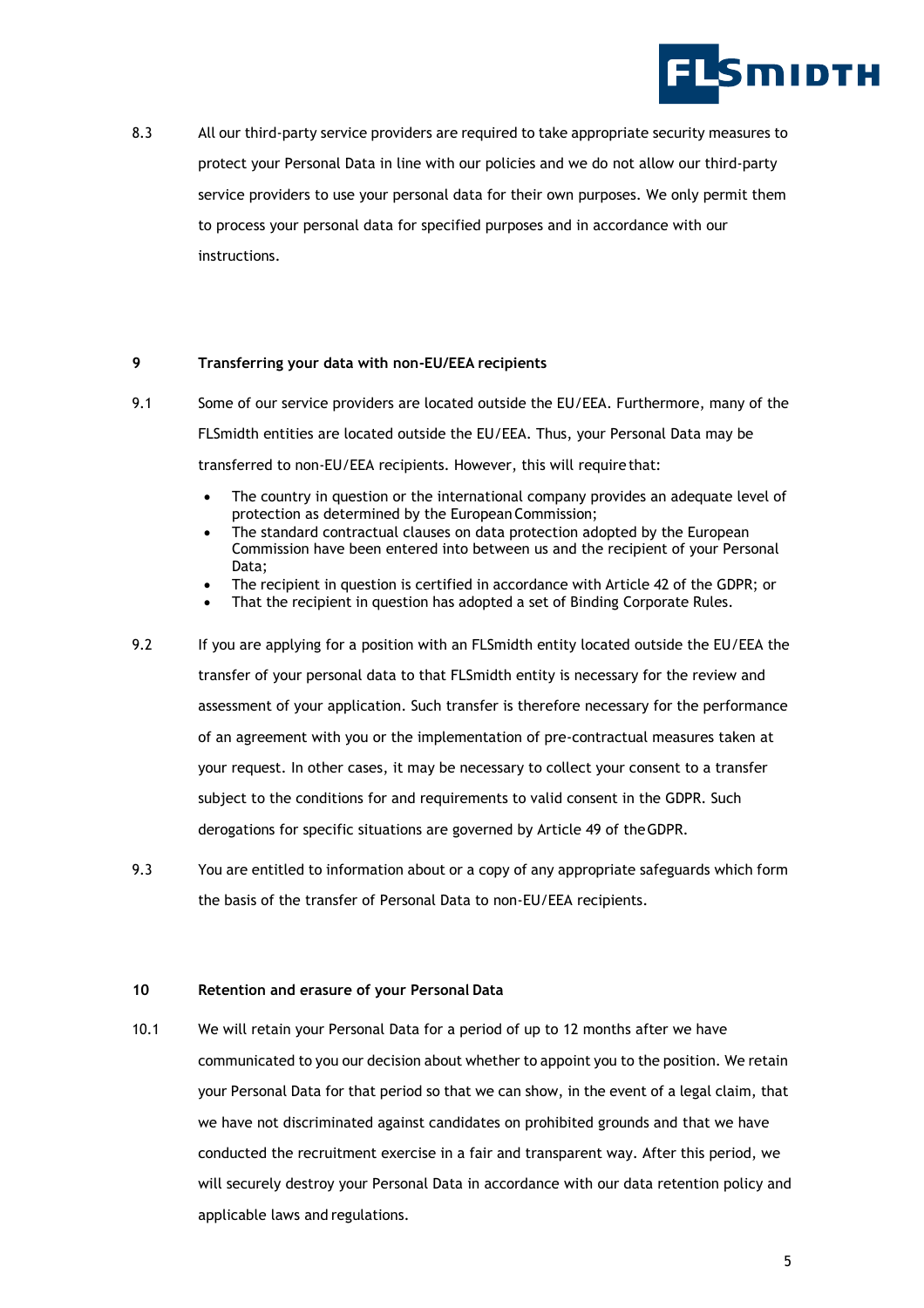

- 10.2 You can delete your job agent at any time. If you do not delete your job agent for a period of 12 months we may send you an email asking you to confirm your preferences and our continued processing.
- 10.3 We will delete your criminal record immediately after we have read it.

## **11 Your rights**

- 11.1 *Access*
- 11.1.1 You have the right to access the Personal Data we process about you. You may request access to the Personal Data we hold about you, including the purposes for which the data were collected.
- 11.2 *Rectification and erasure*
- 11.2.1 You have the right to request rectification, supplementary Processing, erasure or blocking of the Personal Data we process about you.
- 11.3 *Restriction of Processing*
- 11.3.1 In certain circumstances, you have the right to restrict the Processing of your Personal Data.
- 11.4 *Data portability*
- 11.4.1 You have the right to receive your Personal Data (only data about you which you yourself have provided to us) in a structured, commonly used and machine-readable format (data portability).
- 11.5 *Withdrawal of consent*
- 11.5.1 If the Processing of your Personal Data is based on your consent, you have the right to withdraw consent at any time. If you withdraw consent, this will not affect the legality of the Processing that was carried out before such withdrawal.
- 11.5.2 If the position is still visible in our Vacancies on [www.flsmidth.com/careers](https://www.flsmidth.com/en-gb/company/careers) you can directly withdraw your application in Workday (under 'Submitted Applications' in your Workday Candidate account). Otherwise you can just contact the recruiter or the hiring manager listed in the job advert.
- 11.6 Your exercise of the above rights may be subject to conditions or restrictions. For example, you may not be entitled to data portability in all situations – this will depend on the circumstances of the relevant Processing activity in eachcase.
- 11.7 Please refer any data subject rights requests to:

FLSmidth A/S – Att.: Group HR Vigerslev Allé 77 2500 Valby Denmark